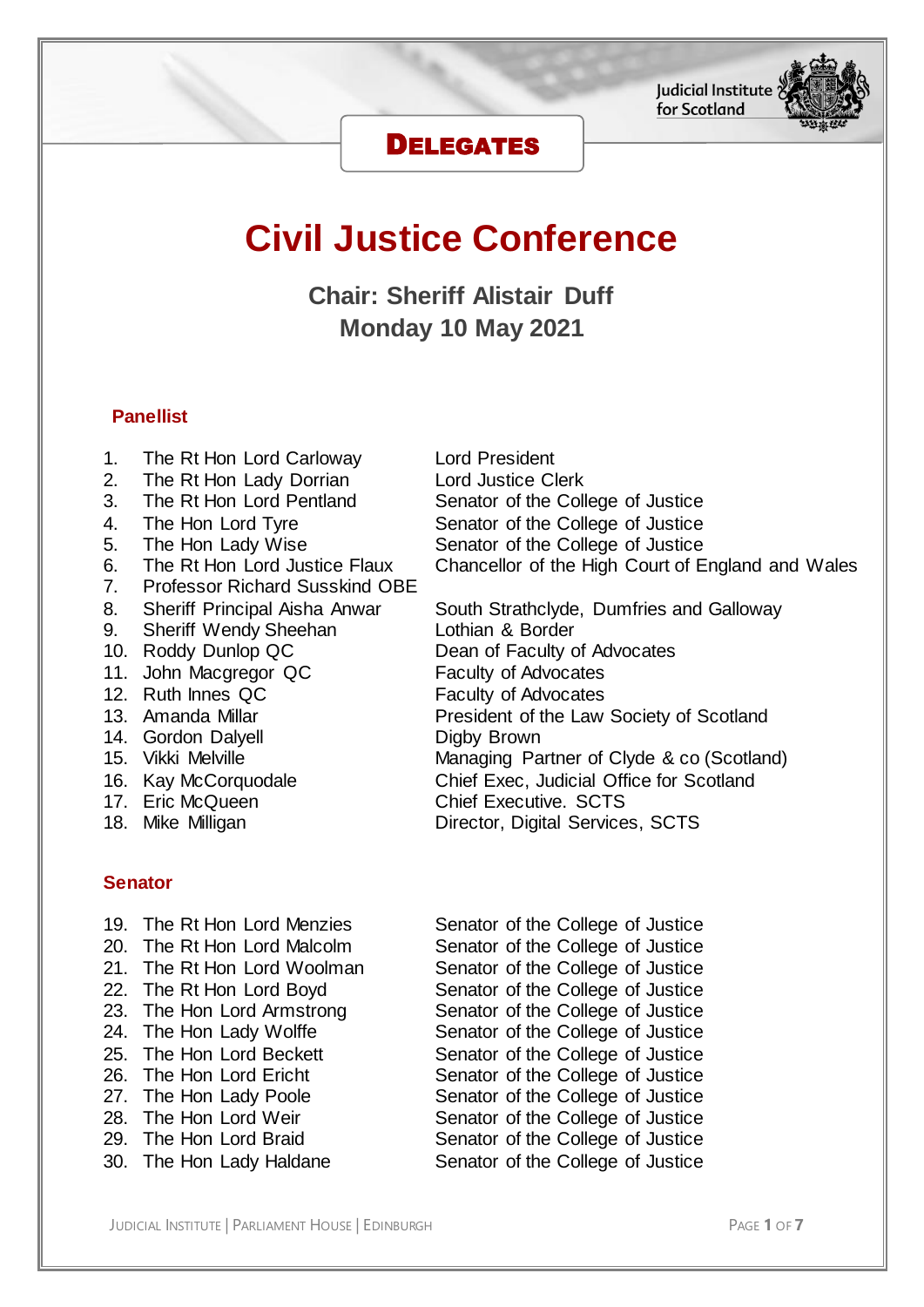#### **Sheriff Principal**

- 31. Sheriff Principal Duncan Murray North Strathclyde
- 32. Sheriff Principal CraigTurnbull Glasgow & Strathkelvin
- 33. Sheriff Principal Mhairi Stephen Lothian & Borders

## **Judicial Office Holder**

- 34. Sheriff Jillian Martin-Brown Tayside Central &Fife
- 35. Sheriff Gregor K Murray Tayside Central & Fife
- 
- 37. Sheriff Nigel Ross Lothian & Borders
- 
- 
- 

# **Non-Judicial Office Holder**

- 42. Stephen Alexander SCTS
- 
- 44. Yvonne Anderson SCTS
- 
- 
- 
- 48. Jim Bauld TC Young
- 49. Laura Baxendale **Keoghs**
- 
- 
- 
- 
- 
- 
- 
- 
- 
- 
- 
- 
- 
- 
- 
- 
- 66. Fiona Caldow Dentons
- 
- 68. Andrew Campbell **SCTS**
- 
- 
- 71. Sinead Campbell SCTS
- 72. Tom Campbell Scottish Land Courts

36. Sheriff Derek O'Carroll South Strathclyde, Dumfries & Galloway 38. Sheriff Morag Shankland South Strathclyde, Dumfries & Galloway 39. Summary Sheriff Ian Wallace Grampian, highland & Islands<br>40. Summary Sheriff Colm Dempsey South Strathclyde, Dumfries 8 South Strathclyde, Dumfries & Galloway

41. Andrew Alexander **Law Society of Scotland** 43. Keith Anderson Gibson Gray LLP 45. Helen Bain **Morton Fraser LLP** 46. Rachael Bain MacKinnons Solicitors 47. David Ballantyne Faculty of Advocates 50. Holly Beaton **Pinsent Masons LLP** 51. Anne Bennie Westwater Advocates 52. John Bett<br>53. Emma Boffey CMS Camero CMS Cameron McKenna Nebarro Olswang LLP 54. Anne Bolger McClure Collins Solicitors Ltd 55. Mark Boni **Ampersand Advocates** 56. Graham Boyack Scottish Mediation 57. Lynda Brabender QC Faculty of Advocates 58. Abigail Bremner Scottish Parliament 59. Nikki Brennan Scottish Land Courts 60. Jonathan Brodie QC **Arnot Manderson Advocates** 61. Almira Broome Faculty of Advocates 62. Jonathan Broome Faculty of Advocates 63. Euan Brown Terra Firma Advocates 64. Jonathan Brown **Axiom Advocates**<br>65. Vicky Cairns **Axiom Advocates**<br>Scottish Governm **Scottish Government** 67. Fiona Cameron Pinsent Masons LLP 69. John Campbell QC Themis Advocates 70. Sheana Campbell BBM Solicitors Ltd

JUDICIAL INSTITUTE | PARLIAMENT HOUSE | EDINBURGH PAGE **2** OF **7**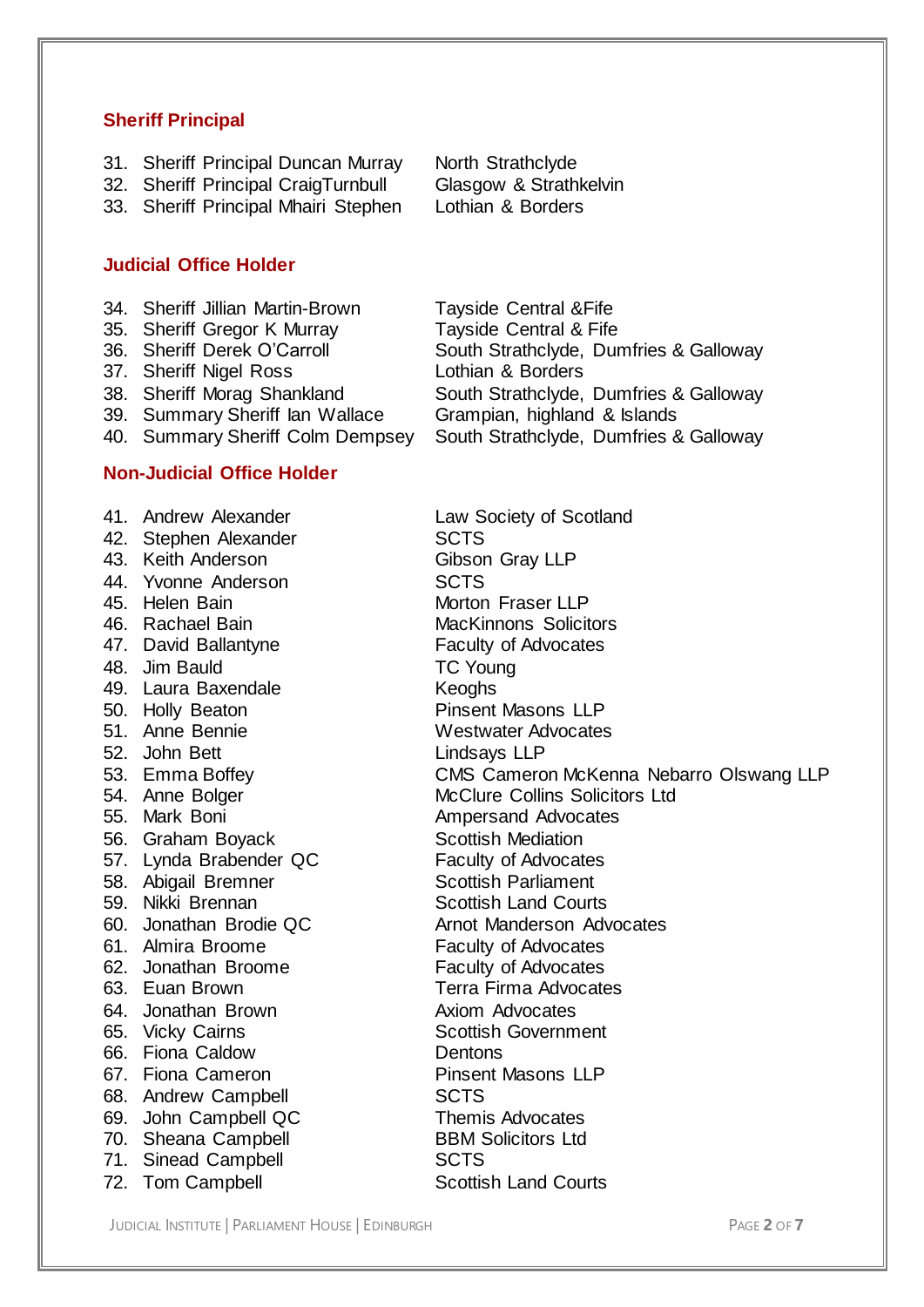73. Paul Cannop 74. Kristy Cargill **KW** Law 75. Deborah Carmichael Jones Whyte 76. Laura Ceresa **Peacock Johnston** 77. Desmond Cheyne<br>78. Joanna Clark 80. Geoff Clarke QC Faculty of Advocates 81. David Cobb Faculty of Advocates 82. Sarah Combe Pinsent Masons LLP 83. Laura Conachan Children 1st 84. Douglas Cowan Keoghs 85. Micheal Corrigan Carroll SCTS<br>86. Bruce Craig Carroll Christian Pinsent Masons LLP 86. Bruce Craig 87. Gillian Craig Macroberts LLP 88. Katie Crawford **Scottish Government** 89. Ruth Crawford QC Axiom Advocates 90. Eugene Creally QC<br>
91. David Crossan 
Finsent Masons LLP 91. David Crossan 92. Joyce Cullen Brodies 93. Megan Cullen Innes Johnston LLP 94. Claire Currie 1st Legal 95. Lisa Davie **Scottish Government** 96. Gavin Deeprose **DLA Piper**<br>97. Joan Devine **DRA Strategies Addishaw** 98. Michael Devlin Scottish Government 99. Alan Dewar QC Ampersand Stable 100. Amy Donachie **Netwater Advocates**<br>101. James Douglas **Marshall Police Scotland** 101. James Douglas<br>102. Susan Duff 103. Alastair Duncan QC Axiom Advocates 104. Lucy Durie **Law Society of Scotland** 105. Euan Duthie QC Faculty of Advocates 106. Walter Drummond-Murray Scottish Government 108. Isabella Ennis Faculty of Advocates 109. Saima Faheem Peacock Johnston 110. James Ferguson Pinsent Masons LLP 111. Patricia Fiddes SCTS 112. Jessica Flynn-Doran SCTS 114. Emma Forrester **DWF Law** 115. Andrew Foyle Shoosmiths 116. Amber Galbraith QC Faculty of Advocates 118. Gabriele Geceviciute 119. BJ Gill **Arnot Manderson Advocates** 120. Bruce Goodbrand Clyde & Co 122. Gilles Graham Clyde & Co

78. Joanna Clark CMS Cameron McKenna Nabarro Olswang LLP<br>79. Marie Clark Clark Clark Clark Clark Caculty of Advocates Faculty of Advocates Addishaw Goddard LLP **Faculty of Advocates** 107. Charlotte Edgar CMS Cameron McKenna Nabarro Olswang LLP 113. Mary Forbes CMS Cameron McKenna Nabarro Olswang LLP 117. Maria Galli Children and Young People's Commissioner Scotland<br>118. Gabriele Geceviciute Pinsent Masons LLP 121. Alison Gow CMS Cameron McKenna Nabarro Olswang LLP

JUDICIAL INSTITUTE | PARLIAMENT HOUSE | EDINBURGH PAGE **3** OF **7**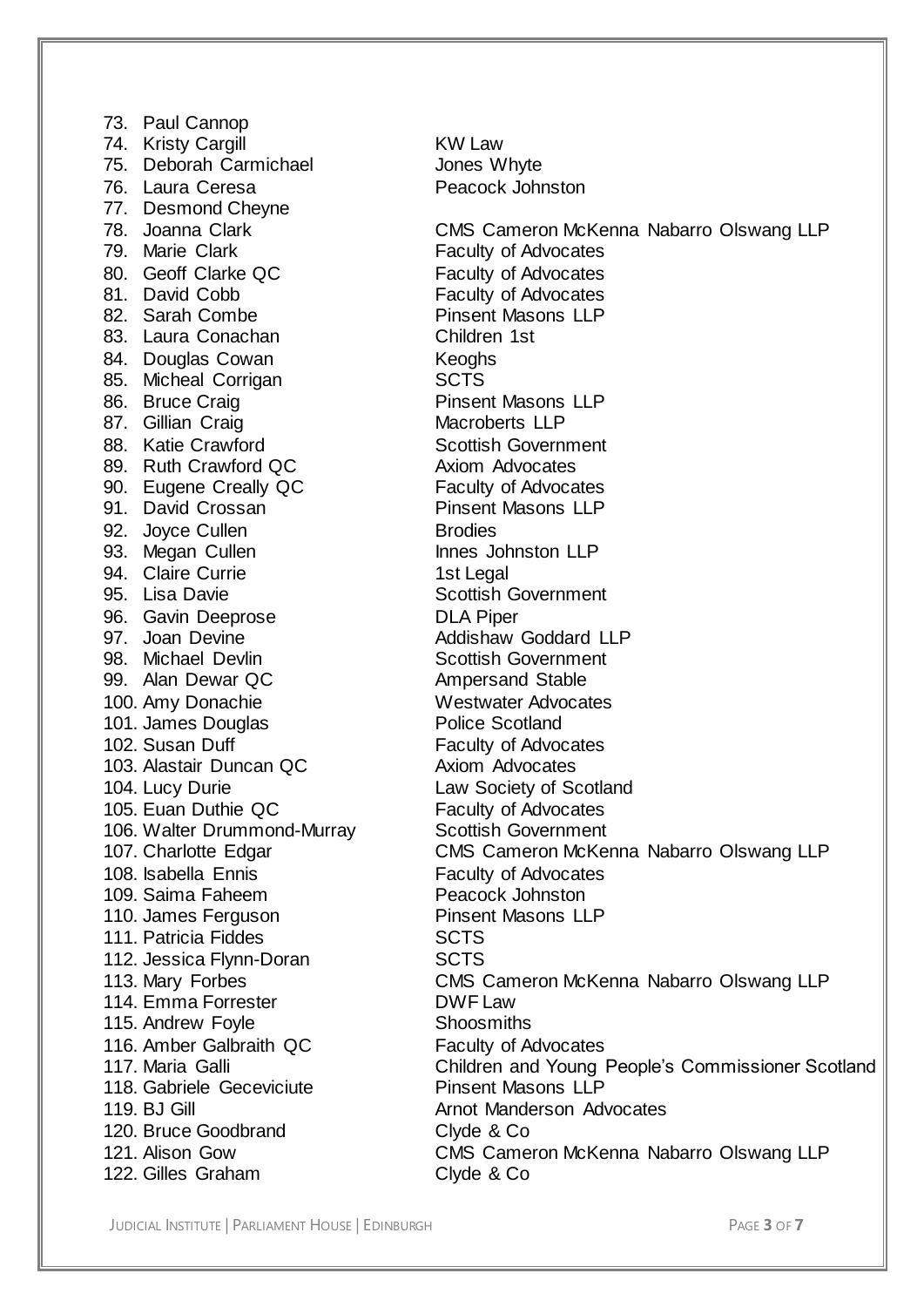124. Rosemary Guinnane **Casa Continum Advocates** 125. Miranda Hamilton 126. Simon Hammond Digby Brown 127. Fehmida Hanif **Brodies**<br>128. Julie Harris **Brooker Allan M** 129. Catherine Hart **Digby Brown**<br>130. Debbie Headrick **Constant Contract Constant** Scottish Government 130. Debbie Headrick 131. Charles Hennessy 132. David Hennessy Keoghs 133. Roisin Higgins **Axiom Advocates** 134. Rose Mary Hoey **Falkirk Council** 135. Nicola Hogg West Lothian Council 136. Tony Holloran **DLA Piper** 137. Dr Kirsty Hood QC Themis Advocates 138. Eilidh Hunter **SCTS** 141. Stephen Imrie Scottish Parliament 142. Ayla Iridag Clyde & Co 143. Alison Irving **Scottish Land Courts** 144. Kelly Jack SCTS 145. Tony Jones QC Brodies 146. Anna Kaparaki **MacKinnons** Solicitors 147. Lauren Keillor **Scottish Government** 148. Tracey Kell SCTS 149. Jenny Kelly **SCTS** 150. Michael Kemp Thorntons Law LLP 151. Anne Kentish Clyde & Co 152. Claire Kettlewell 153. Gordon Keyden Clyde & Co 154. Mary Kidd Stuart Kidd 155. Steve Laing **Faculty of Advocates** 156. Colin Lancaster **Scottish Legal Aid Board**<br>157. Graham Laughton **Scottish Legal Aid Board** 157. Graham Laughton 158. Emma Laurie **SCTS** 159. Kathleen-Erin Lawson Thorntons Law LLP 160. Iain Leiper **Millard Law** 161. Sarah Lilley **Brodies** 162. Stephen Love QC Faculty of Advocates 163. Jennifer Macdonald Turcan Connell 164. Fiona MacGregor Pinsent Masons LLP 165. Valerie MacGregor SCTS 166. Maria Macquire QC Ampersand Advocates 167. Diane Machin SCTS 168. Chris Mackay Burness Paul LLP 169. Ceit-Anna MacLeod Faculty of Advocates 171. Ann MacNeil **Themis Advocates** 172. Ranald MacPherson Faculty of Advocates

123. Brian Grierson **Pinsent Masons LLP** Allan Mcdougall<br>Digby Brown 139. Christopher Hutton Office of the Advocate General 140. Colin Hutton CMS Cameron McKenna Nabarro Olswang LLP 170. Graeme MacLeod CMS Cameron McKenna Nabarro Olswang LLP

JUDICIAL INSTITUTE | PARLIAMENT HOUSE | EDINBURGH PAGE **4** OF **7**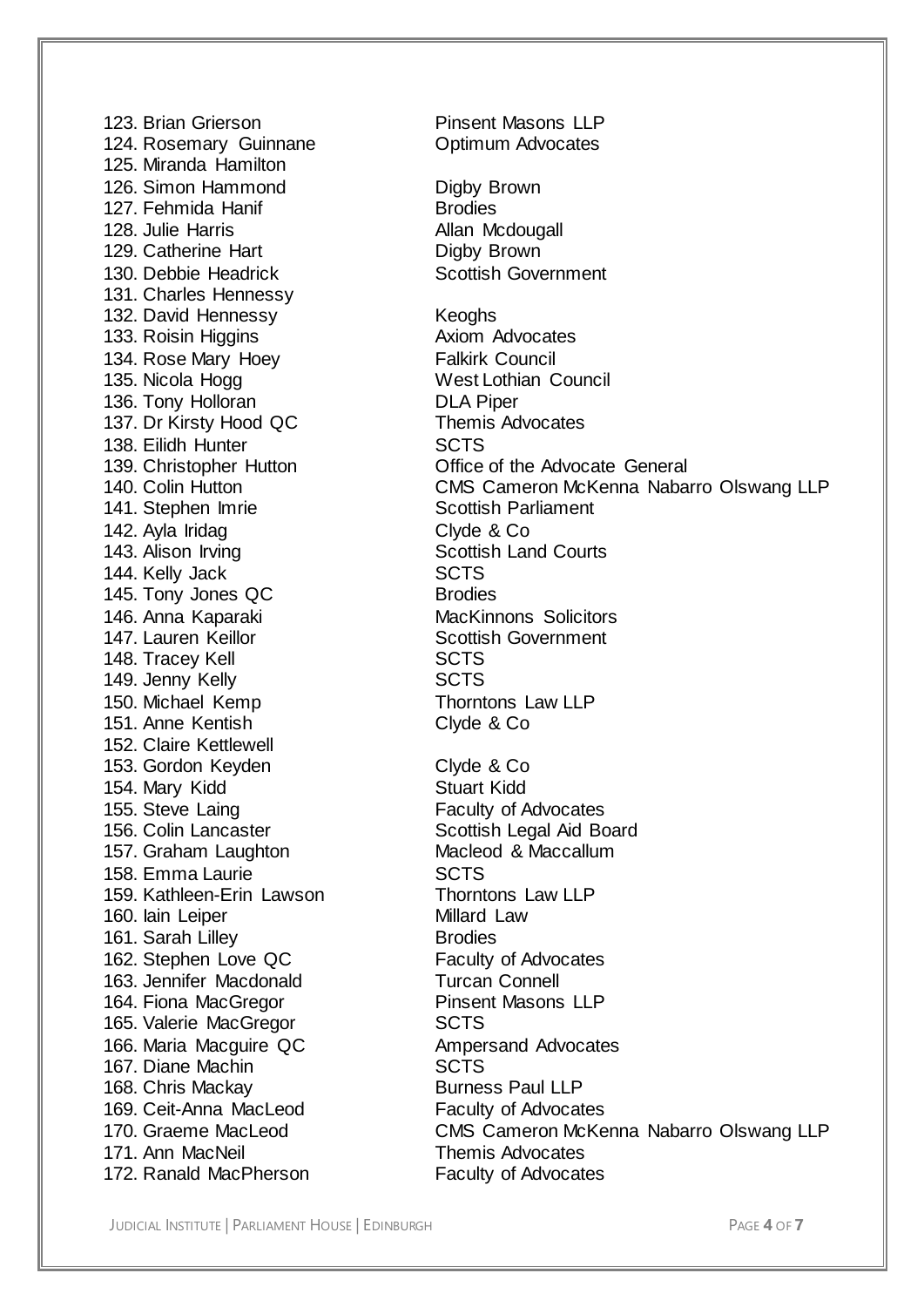173. Robin MacPherson 174. Iain MacRae **Gilmartin Finlay MacRae** 175. Jane Mair **Glasgow University** 176. Scott Manson **Axiom Advocates** 177. Nicola Marchant SCTS 178. Christian Marney **Faculty of Advocates** 179. Fenella Mason Burness Paul LLP 180. Gillian Mawdsley Law Society of Scotland 182. Charles McAuley **Addieshaw Goddard LLP** 183. Ashley McCann Gillespie MacAndrew 184. Linda McClymont 185. Craig McCorkindale **SCTS**<br>186. Sarah McDermott **SCTS** 188. Tom McEntegart TLT LLP 189. James McFarlane 190. Pam MacFarlane **SCTS** 191. Douglas McGregor Brodies 192. Allanah McGinley SCTS 193. Edward McHugh SCTS<br>194. Fay McIsaac State State State State 196. Ian Mckay **Faculty of Advocates** 198. Yvonne McKenna 199. Alasdair McKenzie **Axiom Advocates** 200. Adam McKinlay **Faculty of Advocates**<br>201. Julie McKinlay **Faculty of Advocates** 201. Julie McKinlav 202. Alan McLean QC 203. Lyndsay McMahon Harper McLeod LLP 204. Richard McMeeken Morton Fraser LLP 205. Andrew McMillan **Faculty of Advocates** 206. Laura McMillan Brodies 207. David McNaughtan Faculty of Advocates 208. Rory McPherson 209. Lora Meldrum 210. Diane Millen Morton Fraser LLP 211. Elizabeth Mitchell Haper Macleod 212. Geoffrey Mitchell QC Ampersand Advocates 213. Alan Moffat LL.B Ampersand Advocates 214. Leigh Monteforte Lexi Nexis 215. Ainslie Morrison Kee Solicitors 216. Joe Moyes SCTS 217. Laura Mundell **COPFS** 220. Kathryn O'Brien **Pinsent Masons LLP** 221. Christine O'Neill QC Brodies 222. Anna O'Reilly Barnahus – Children 1st

181. Ian Maxwell **Shared Parenting Scotland** 

Citizens Advice Scotland 187. Nicola McEleny **MSM Solicitors & Estate Agents** 

**Faculty of Advocates** 195. Danny McKay Evening Express (Court Reporter) 197. Alan McKee McKee Campbell Morrison

218. Peter Nicholson The Journal of the Law Society of Scotland 219. Campbell Norman DAC Beachcroft Scotland

JUDICIAL INSTITUTE | PARLIAMENT HOUSE | EDINBURGH PAGE **5** OF **7**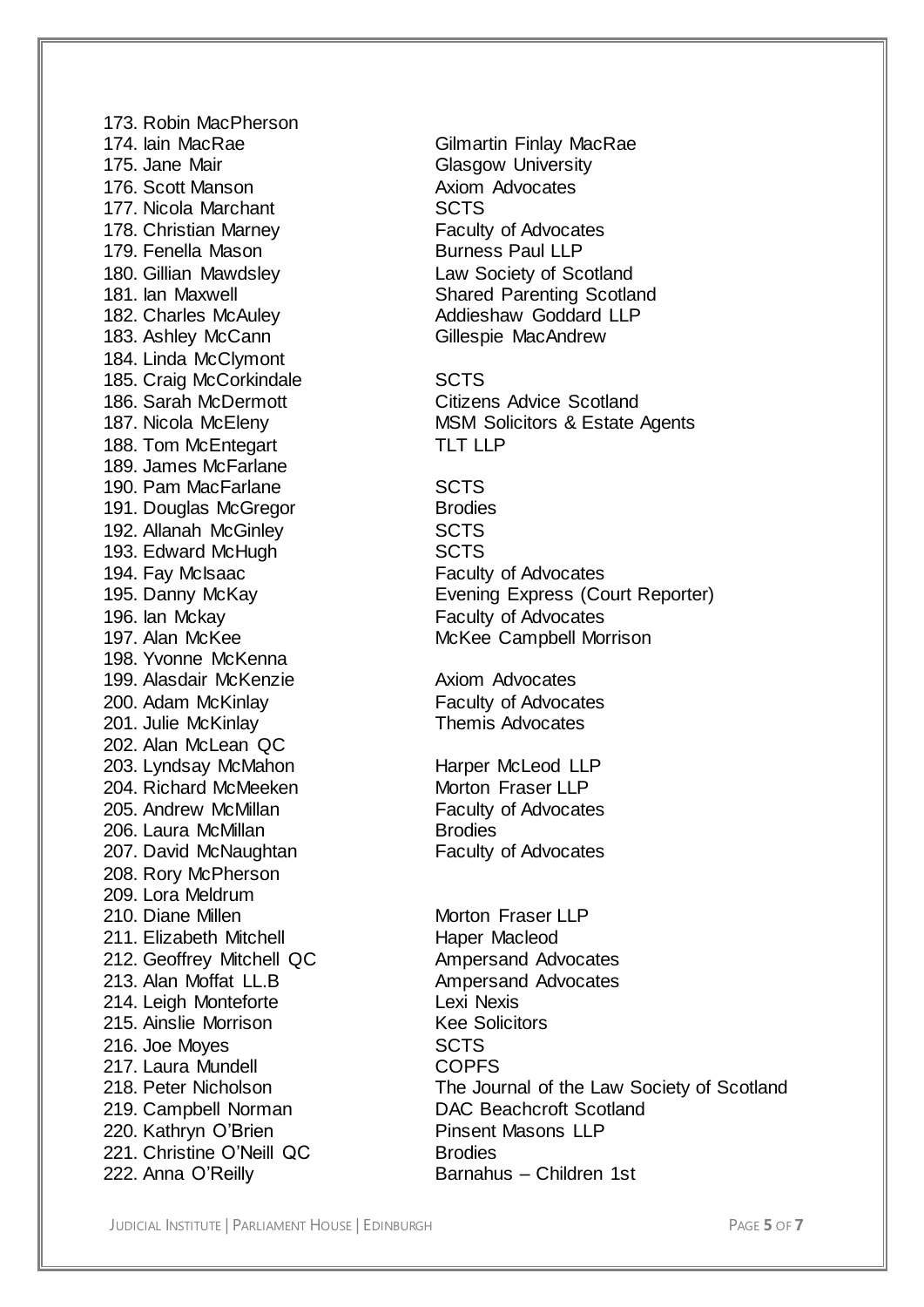223. Stephen O'Rourke QC Advocates Library 225. Hugh Olson **Faculty of Advocates** 226. Susan Ower **Axiom Advocates** 227. Katrina Parkes<br>228. Chris Paterson and COPFS<br>228. Chris Paterson 228. Chris Paterson 229. Collette Paterson JABS 230. Sheila Pearson Scottish Government 231. Katie Peoples Pinsent Masons LLP 232. Jim Petticrew McLennan Adam Davis 233. Thea Pock 234. Richard Pugh Faculty of Advocates 235. Keren Ramsay SCTS 236. Neil Rennick Scottish Government 237. Ronnie Renucci QC Faculty of Advocates 238. Callum Richardson SCTS 239. Lindsay Robinson **Anderson Strathern** 240. Gregor Rolfe **Faculty of Advocates** 241. Fiona Rosetter **Pinsent Masons LLP** 242. Lynda Ross Burness Paul LLP 243. Morag Ross QC Axiom Advocates 244. Carla Roth Stirling Council 246. Lisa San Jose Children's 1st 247. Clair Scott **Balfour+Manson LLP** 248. Ian Scott Ledingham Chalmers LLP 249. Dominic Scullion **Ampersand Advocates** 250. Lesley Shand QC<br>
251. Jill Sinclair<br>
251. Jill Sinclair 251. Jill Sinclair 252. Martin Sinclair **MacKinnons** Solicitors 253. Catherine Smith Faculty of Advocates 254. Denise Smith HMCTS Tribunal Judge 255. John Smith Scottish Land Courts 256. Maurice Smith Freelance Journalist 257. Kay Springham QC Faculty of Advocates 258. David Stephenson QC 259. Paula Stevenson Scottish Government 260. Karen Stewart SCTS 261. Philip Stuart **Faculty of Advocates** 262. John Sturrock QC Core @20 264. Robert Sutherland Terra Firma Chambers 265. Duncan Swarbrick Swarbrick Law 266. Linda Taylor **North Ayrshire Council**<br>267. Alun Thomas **North Anderson Strathern** 267. Alun Thomas 268. Elaine Thompson 269. Fergus Thomson Gildeas Solicitors 270. David Thomson QC Axiom Advocates 271. Neil Torrance MacKinnons Solicitors 272. Michael Upton Advocates Library

224. Charles Oliver **Arnot Manderson Advocates** 245. Tania Royle **Baillies** Shepherd Solicitors 263. Andrew Sutherland **Arnot Manderson Advocates** 

JUDICIAL INSTITUTE | PARLIAMENT HOUSE | EDINBURGH PAGE **6** OF **7**